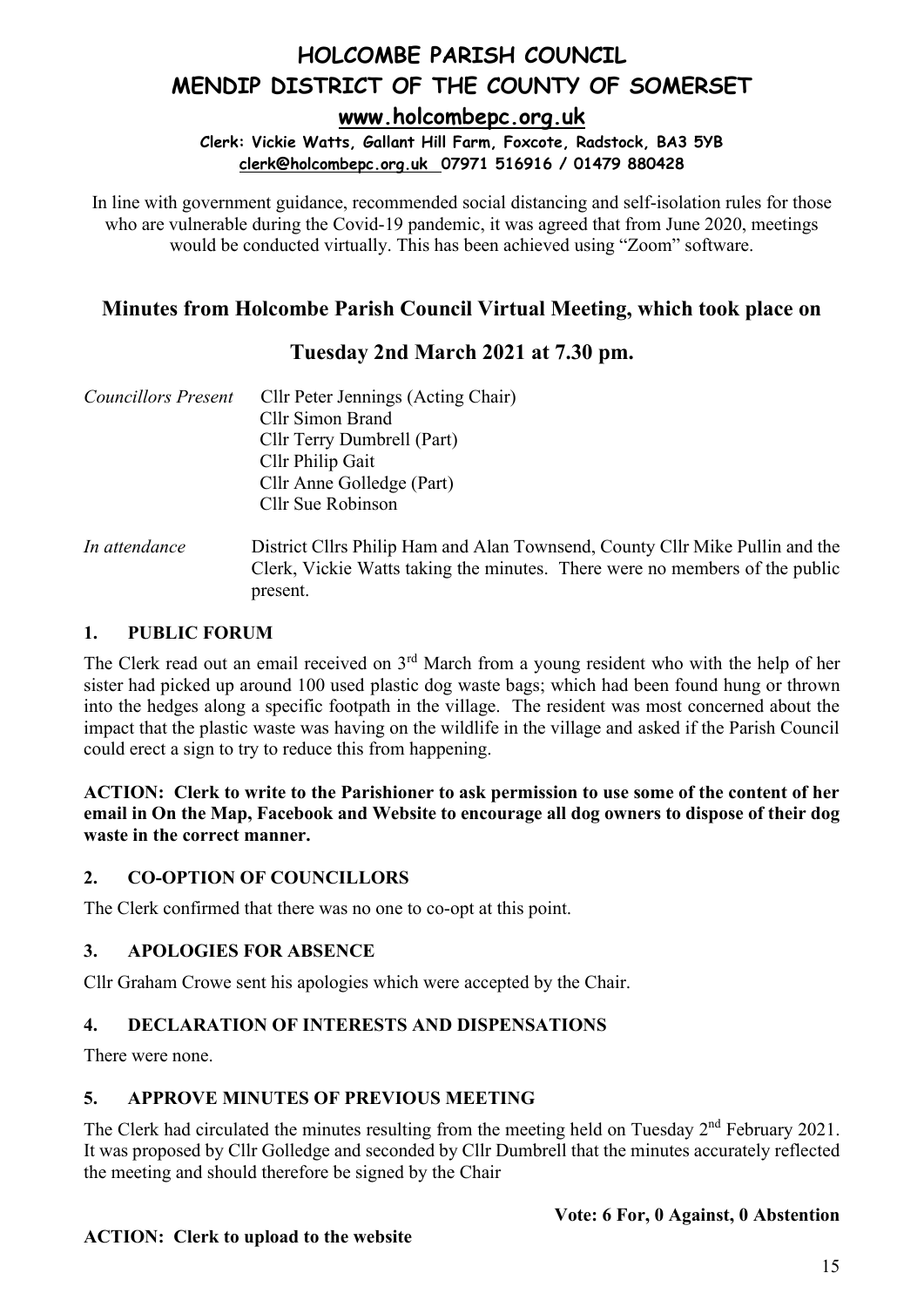**Clerk: Vickie Watts, Gallant Hill Farm, Foxcote, Radstock, BA3 5YB [clerk@holcombepc.org.uk](mailto:victoriawatts@orange.net) 07971 516916 / 01479 880428**

#### **6. ACTION POINTS FROM LAST MEETING AND MATTERS ARISING**

All actions had been completed or would be discussed under the relevant agenda item later in the meeting apart from:

1. The Clerk had received the risk assessment and traffic management plan from Isaac Gregory which are to be approved prior to the tree work taking place. It was agreed that Cllr Gait and the Clerk would consider them to ensure all aspects are covered

#### **ACTION: The Clerk to forward the documents by email to Cllr Gait**

2. District Cllr Ham and Townsend had received notice from the Planning Officer that they were recommending approval of application 2020/1950/VRC Plot rear of Sunnyholm, Charlton Road, Holcombe. The Clerk had circulated an email to all Councillors inviting them to consider the Planning Officers report and decide whether they felt it should be referred to the Planning Board or on refection whether it should be approved. Cllr Brand and Cllr Golledge responded and with these comments in mind the District Councillors said that the issues were marginal and they therefore did not request that the application be referred to the planning board.

#### **9. REPORTS**

- 9.1 PCSO An area newsletter had been circulated to all Councillors but it did not give specific information relating to Holcombe.
- 9.2 Mendip District Council report District Cllr Townsend and Ham submitted the following joint report:

PLANNING - The 6 week Consultation was launched on 9<sup>th</sup> Feb on the Amended Main Modifications to the Local Plan Part 2 (LPP2). These cover two issues only, the requirement to take mitigation measures on development is likely to release Phosphates onto the Levels, and the removal of one proposed site in Rode. This further progress on LPP2 gives grounds for optimism that the current applications outside the newly defined development limits could be refused on planning policy grounds alone. However, the 17-2-21 Planning Board did approve an application for 6 dwellings at Writhlington outside development limits and the Board, encouraged by Mendip's lawyer, did not take on board that significant weighting may now be given to the Emerging LPP2 because of its advanced progress. District Cllr Townsend had been advised that the repeat application for 63 houses in Coleford will come before the  $17<sup>th</sup>$  March Planning Board

FULL COUNCIL 22.02.21 - Mendip's year end budget deficit is now forecast at £1.4m which will be funded from reserves. The Finance Officer has produced a balanced budget next year which will result in a £5 a month or 3.1% rise for a Band D property. This was approved by Full Council. Little progress has been made on the capital investment programme which is required to provide an income to maintain services for future years. It was confirmed that all Mendip employees will receive at least the National Living Wage.

A new Arts for All fund of £40k has been agreed, through savings in the Mendip District Council travel budget. It was agreed Mendip should submit a proposal to Government for us to trial a Universal Basic Income.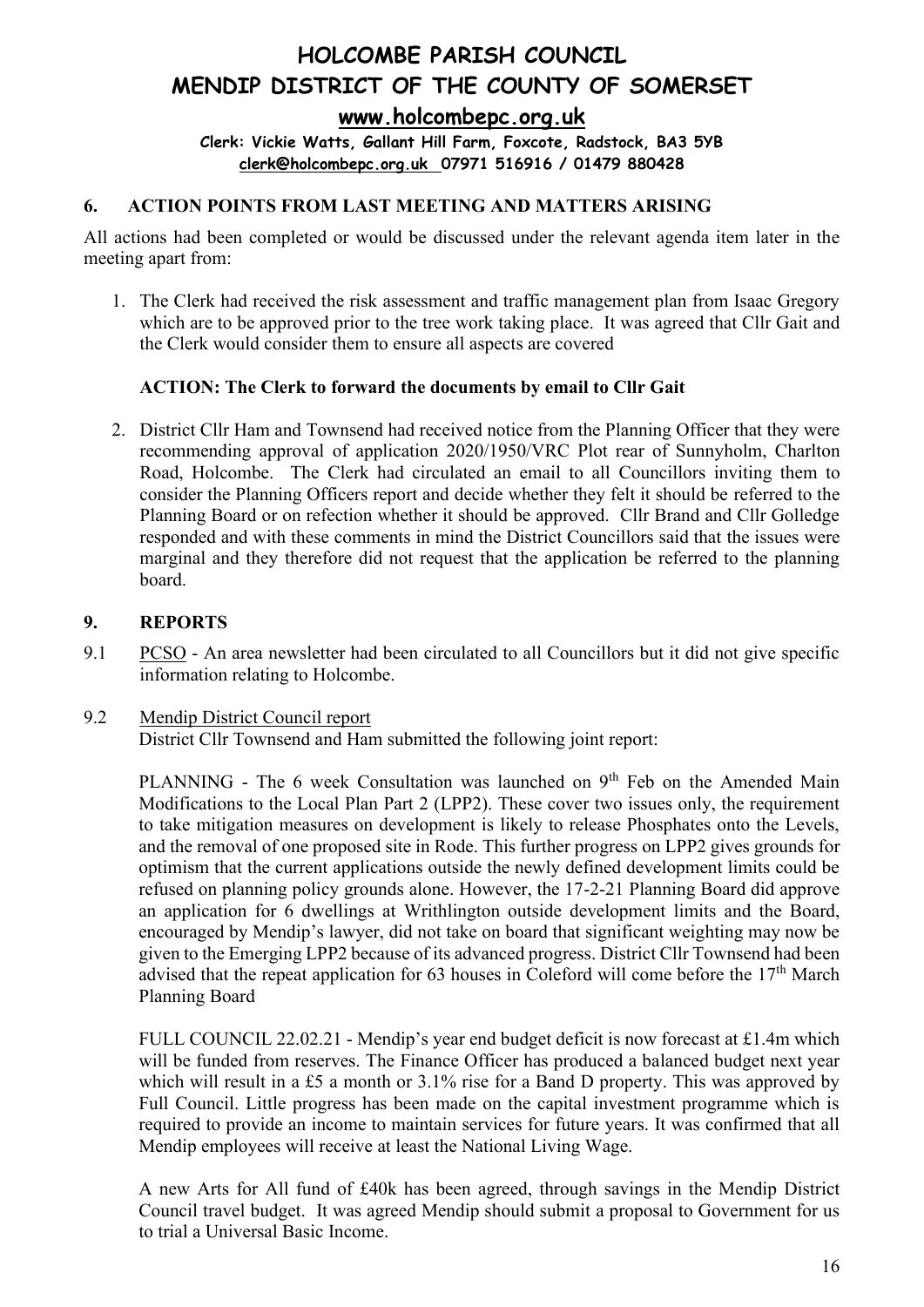#### **Clerk: Vickie Watts, Gallant Hill Farm, Foxcote, Radstock, BA3 5YB [clerk@holcombepc.org.uk](mailto:victoriawatts@orange.net) 07971 516916 / 01479 880428**

It was confirmed that the County Council elections scheduled for May 2021 will be postponed for a year to allow the Unitary proposals to be concluded.

MARKETS - Mendip District Council succumbed to the massive pressure from Frome Town Council in particular to open the Frome and Wells markets on Saturdays. The press release talks about Monday markets, we have yet to track these down.

HIGHWAYS - At the Zoom meeting with Sara Davis of Somerset Highways we discussed the issue of HGVs on Whitehole Hill, particularly the hazards for leisure users. Horse warning signs require evidence of significant usage. SLOW and Road Narrows signs at the bridge are a possible option. In line with our discussions with neighbouring parish councils last year, the option of closing the Hill to HGVs would only result in more traffic through Coleford, Holcombe, Leigh and Stoke. Separately concern has been raised with Highways about the poor state of the Stoke Bottom lane, including potholes and flooding. The Duck warning signs are now installed on Charlton Rd.

CABINET 01.03.21 - Mendip District Council reviewed a comprehensive proposal for the Multi User Path strategy. This aims to produce safe pathways between all major centres in the District and complete the Somerset Circular Route. The Strawberry Line and Frome Missing Link are important sections. Landowner issues are critical.

Cabinet also noted that the barriers on Gypsy Lane, Frome have now been removed, opening the door to a revival of the previous gross fly tipping activities. MDC incurred clean-up costs of over £50k in the past. A new strategy has yet to emerge.

Cllr Gait asked about the balanced budget for 2021/22 and whether the reserves would be helping to balance the budget. Cllr Townsend confirmed that it would be.

9.2 Somerset County Council report

County Cllr Mike Pullin reported that County Council elections have been postponed for a year based on the Unitary discussion. This is a decision by the Secretary of State who believes that it would be a waste of time and money to go ahead with them, as the situation could change based on the outcome of the Unitary decision.

Cllr Dumbrell asked how the Council can justify the cost of consultants over unitary. County Cllr Pullin said that there is an annual saving of £20million pounds to be made if Unitary goes ahead. He went on to encourage everyone to look at the website which explains how savings can be made and for anyone with questions or concerns to write to their MP or Leader of Somerset County Council Mr Fothergill during the consultation period. He went on to say that a Financial report has just been issued which outlines how investment would be made, including financial support for those businesses affected by the coronavirus.

#### **Cllr Ham joined the meeting at 19.53hrs**

The Coronavirus infection rate and hospital admissions are down across the County. Cllr Pullin asked Councillors to spread the word that if anyone over the age of 60 had not yet received their vaccine, then they should go online and book it.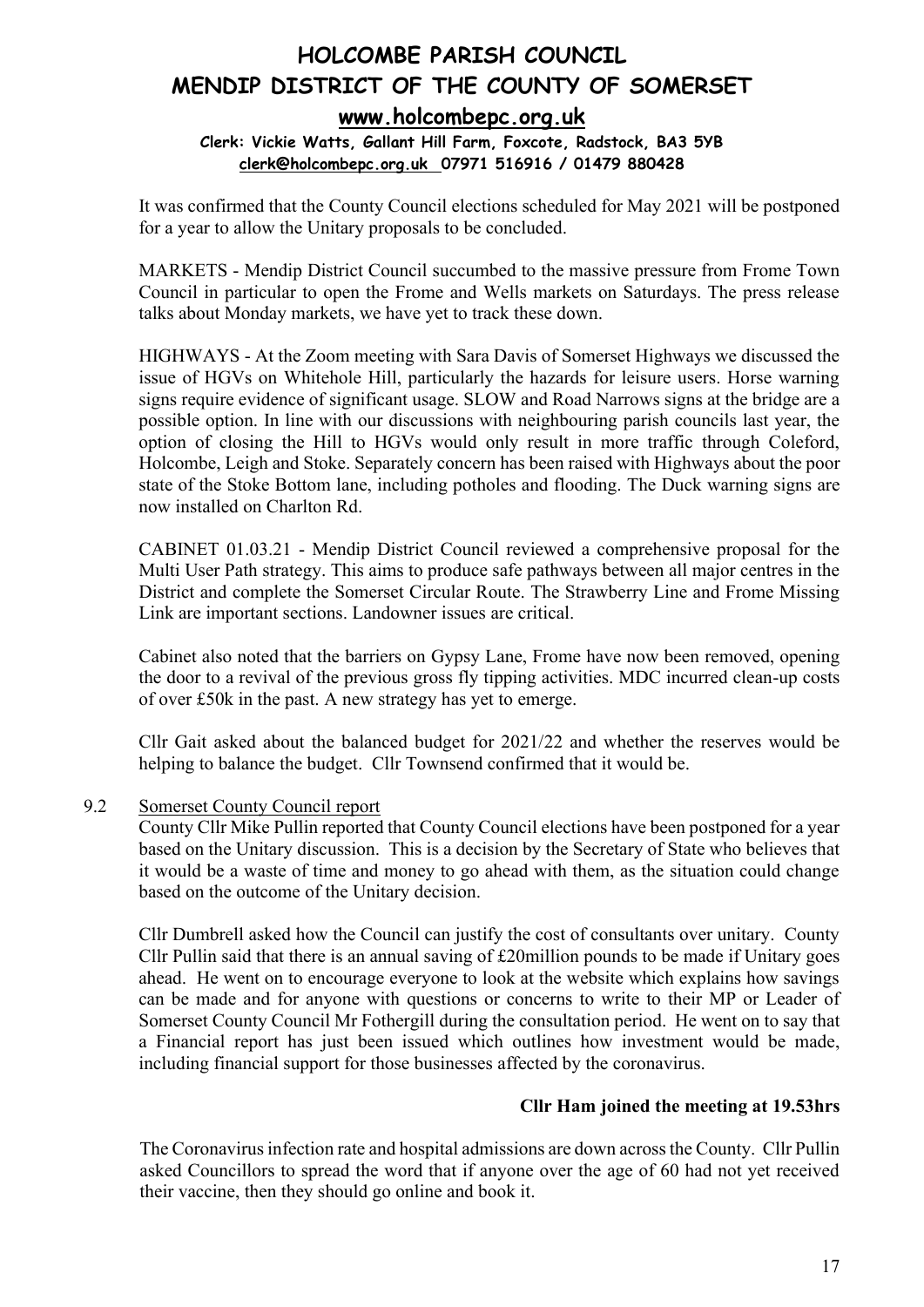**[www.holcombepc.org.uk](http://www.holcombepc.org.uk/)**

**Clerk: Vickie Watts, Gallant Hill Farm, Foxcote, Radstock, BA3 5YB [clerk@holcombepc.org.uk](mailto:victoriawatts@orange.net) 07971 516916 / 01479 880428**

The Chair agreed to bring forward the Highway agenda items namely:

### **13.1 Discuss issues relating to large lorries accessing Edford Green and**

#### **13.2 Damage to land and property on Charlton Road**

County Cllr Pullin said that he was aware from the recent email communication that there was a concern from parishioners regarding the size of HGV lorries accessing the village. Damage has been caused to 2 x walls, a telegraph pole and verges on Charlton Road in the last couple of months.

The Clerk said that an email had been received from a resident who had lived at Edford Green for the last 30 years who had noted that the lorries accessing the site are now very large. Damage has occurred to car wing mirrors, walls and the road surface. It is often not known who has done the damage and so it is therefore not possible to report back specifics to Stowells.

County Cllr Pullin said that speaking with the businesses regarding a travel plan may help.

Cllr Brand stated that the lorries have a right to use the roads to access the businesses in and around the village. He went on to say that communication and perception is a problem within the parish. As a Parish Council we have no power to do anything other than lobby Somerset County Council or write to the businesses. This needs to be made clear to Parishioners but also inform them of any response received from the businesses or Somerset highways so that they are aware that the Parish has done what they agreed to do.

#### **Agenda item 13.4 Consider request from St Cuthbert (Out) PC to support their request to the SCC to make vital improvements to the Old Frome Rd and A37 junction.**

An email had been received from St Cuthbert (Out) Parish Council asking neighbouring Parish Councils to support their request to the County Council to make vital improvements to the Old Frome Road and A37 junction. Beacon Hill Crossroads and the Old Wells to Frome Road were subject to a small improvement scheme (ref T1004332 and T1004311) which has seen improved signage and road markings. It is acknowledged that this junction is an issue and many believe that the installation of a roundabout would address the problems. County Cllr Pullin and District Cllr Ham have spent the last couple of years trying to find a solution and at one-point local quarries and haulage companies met to discuss whether they would be prepared to help fund improvements but that was not successful. County Cllr Mike Pullin said that SCC are currently trying to get funding from central government to cover the cost of this type of scheme.

It was proposed by Cllr Gait and seconded by Cllr Dumbrell that Holcombe Parish Council would support the request.

**Vote: 6 For, 0 Against, 0 Abstention**

**Action: The Clerk to notify St Cuthbert (Out) Parish Council that Holcombe Parish Council supports their request.**

*Cllr Pullin left the meeting at 20.13hrs*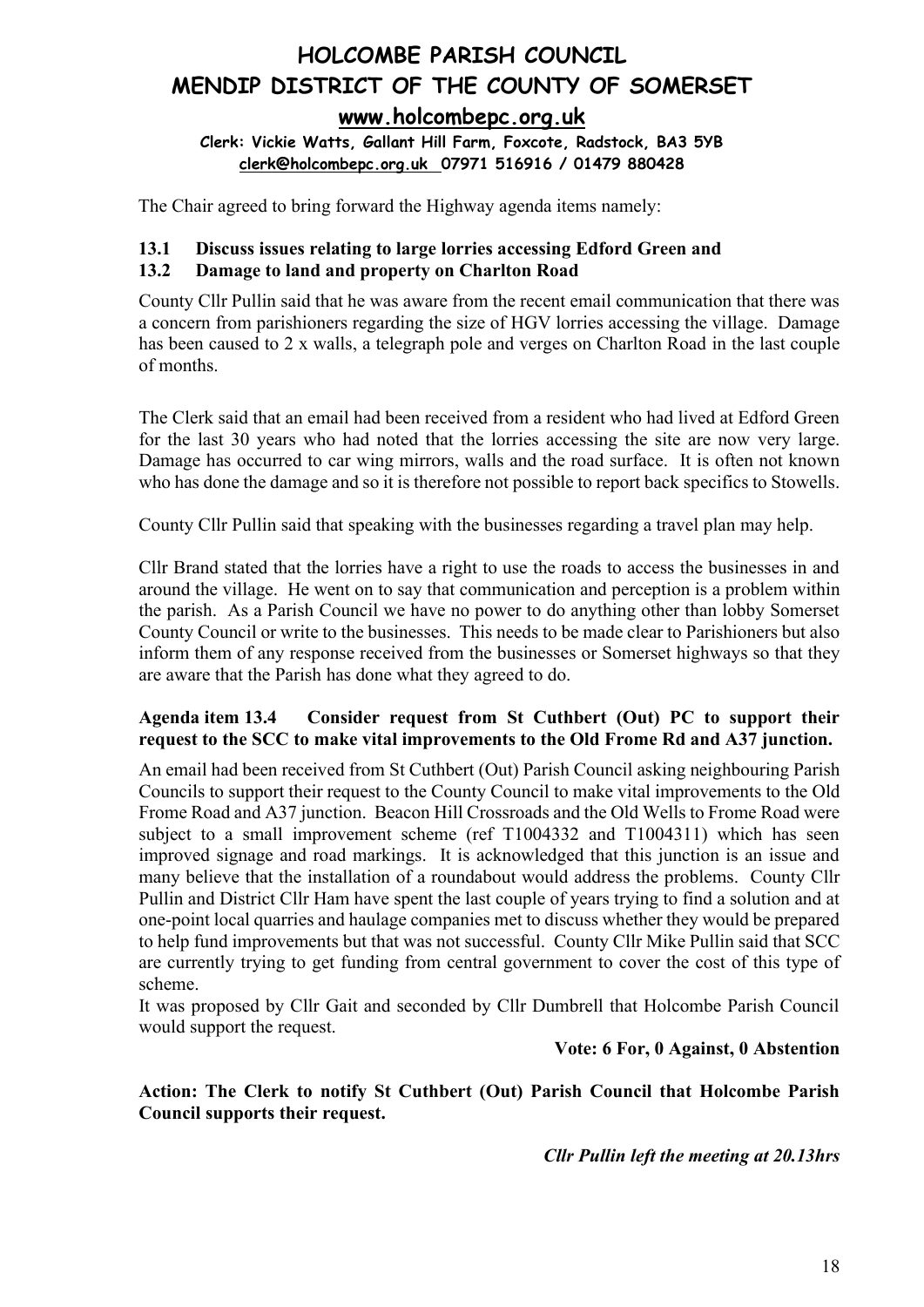## **[www.holcombepc.org.uk](http://www.holcombepc.org.uk/)**

**Clerk: Vickie Watts, Gallant Hill Farm, Foxcote, Radstock, BA3 5YB [clerk@holcombepc.org.uk](mailto:victoriawatts@orange.net) 07971 516916 / 01479 880428**

#### **Agenda item 13.3 Consideration of data provided by Somerset Highways**

Cllr Dumbrell confirmed that he had not had time to consider the most recent data provided by Somerset Highways due to work commitments. Cllr Brand asked how the data might help the village?

#### *Cllr Dumbrell then left the meeting at 20.16hrs due to ill health*

It was agreed that this would be adjourned to allow Councillors the chance to give this consideration and discuss that the April meeting.

#### **ACTION: Councillors to review the data ahead of the next meeting. Agenda item for April meeting.**

#### **10. PLANNING**

10.1 [2021/0086/HSE](https://publicaccess.mendip.gov.uk/online-applications/simpleSearchResults.do?action=firstPage) - The Cottage, Edford Green, Holcombe, Radstock, BA3 5DB Erection of double garage with accommodation above and link extension.

This is a revised application of 2020/1986/HSE which has already been approved with conditions by Mendip Planning Office. After discussion it was proposed by Cllr Brand and seconded by Cllr Gait that the application should be recommended for approval on the basis that there are no changes to the size or layout of the building.

#### **Vote: 5 For, 0 Against, 0 Abstention**

#### **Action: The Clerk to notify Mendip Planning Office**

10.2 [2020/2534/HSE](https://publicaccess.mendip.gov.uk/online-applications/simpleSearchResults.do?action=firstPage) - 1 Vale View, Common Lane, Holcombe, Radstock, BA3 5DP Demolish existing garage and erect a larger garage, repair, rebuild and extend outbuilding, remove hedge in rear garden and replace with stone wall to match existing and create a wider access gate to allow for additional car parking space.

It was noted that the size of the garage is greater than the current structure and it is proposed that the hedge between the 2 sections of wall would be replaced by a wall. Cllr Gait said that he had spoken with the nearest neighbour and they did not intend to raise an objection. It was therefore proposed by Cllr Gait and seconded by Cllr Brand that the application be recommended for approval on the basis that it would enhance the property, the street scene and would create additional off road car parking.

#### **Vote: 5 For, 0 Against, 0 Abstention**

It was noted that the dog waste bin which was currently in the hedgerow may need to be relocated. The Clerk will contact the applicant to establish if there is another possible location.

#### **Action: The Clerk to notify Mendip Planning Office Clerk to contact the applicant regarding the dog waste bin**

#### **11. PLANNING UPDATES**

2020/1350/APP – Approval of details reserve by conditions 10 (Footpath) on planning consent 067642/009, Plot North of Wayside, Common Lane, Holcombe.

The Clerk had been in contact with the applicant who confirmed that they had been trying to work with both Somerset Highways and Mendip Planning Office over the last year in an attempt to obtain the required permission to allow the pavement to be installed. They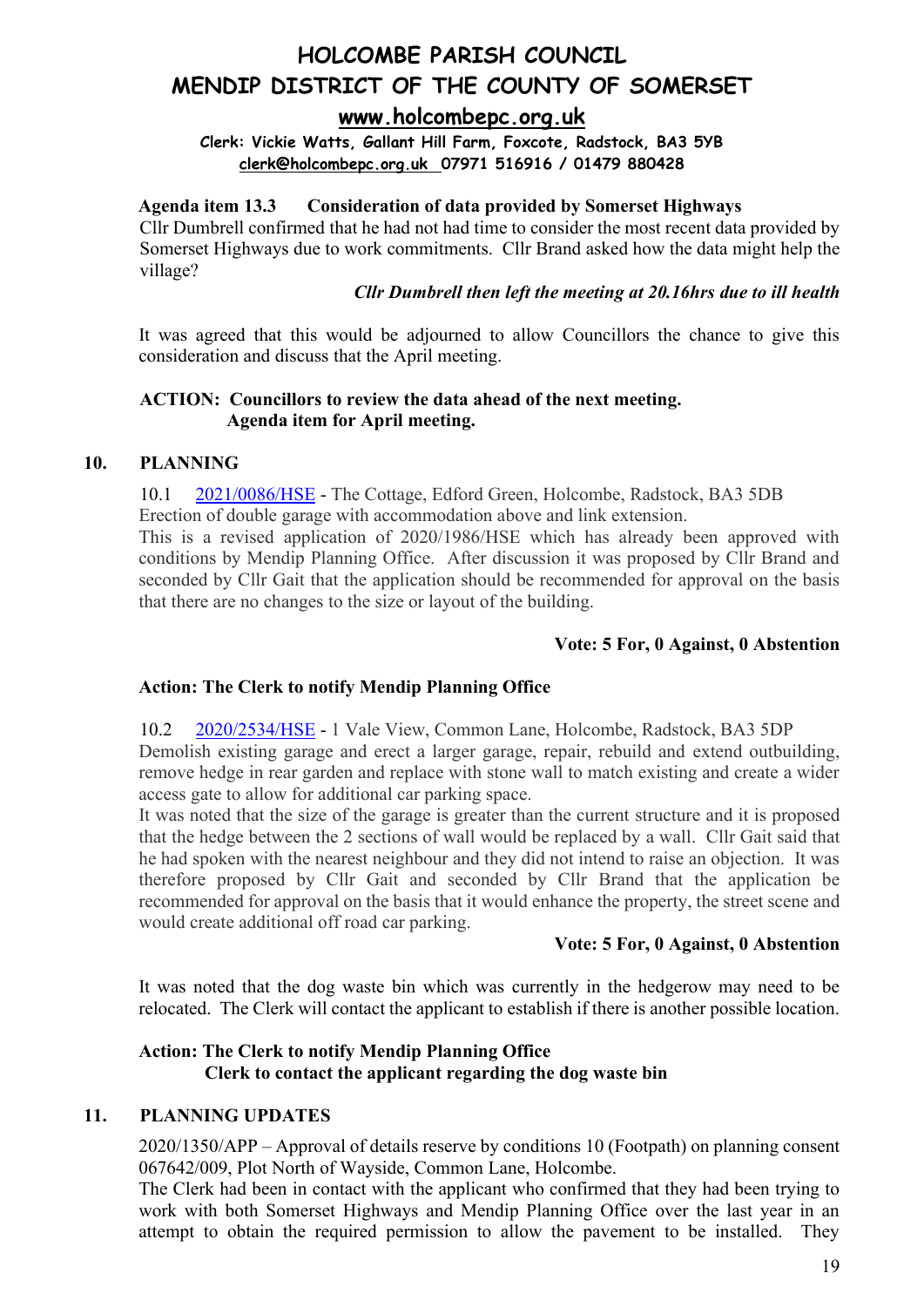#### **Clerk: Vickie Watts, Gallant Hill Farm, Foxcote, Radstock, BA3 5YB [clerk@holcombepc.org.uk](mailto:victoriawatts@orange.net) 07971 516916 / 01479 880428**

confirmed it had been a frustrating time with limited communication or advice on how this could be secured.

Both County Cllr Pullin and District Cllr Ham spoke directly with the applicant and representatives from Somerset Highways and the Mendip Planning Office and it is believed that the applicant has now instructed an agent to help with the application.

The Mendip District Council Local Plan Part II is currently out for 6-week Consultation from the 9th Feb to the 22nd March on the Amended Main Modifications to the Local Plan Part 2 (LPP2). These cover two issues only, the requirement to take mitigation measures on development is likely to release Phosphates onto the Levels, and the removal of one proposed site in Rode.

#### **12. FINANCE**

- 12.1 Bank Reconciliation Cllr Golledge had checked the reconciliation prepared by the Clerk and confirmed it to be in order
- 12.2 Review Playing Field Accounts year end 2021 The Clerk to email a copy of the accounts for councillor's perusal.
- 12.3 Clerks Laptop Consider the quote received to repairs or replace with new laptop. The Clerk reported that Geeking It Simple had reviewed the Councils laptop which was incredibly slow and had a fault in the screen. They recommended that it was not financially viable to undertake the repairs due to the age of the laptop and that the money would be better invested into a new device. Three quotes had been received and after discussion it was agreed that the Clerk should decide which device was most appropriate for the job. It was proposed by Cllr Golledge and seconded by Cllr Robinson that the Clerk had up to a £1000, which had been allocated in the budget for the coming financial year to purchase a new laptop with the relevant software and installation.

#### **Vote: 5 For, 0 Against, 0 Abstention**

#### **Action: The Clerk to purchase the new laptop**

10.2 Parish Council Payments The following invoices were submitted for payment: V Watts – Salary £440.23 and expenses £21.23 totalling £461.46 Coleford PC – Ink Cartridges  $(a)$  £30.72 Shredding service  $\omega$  £25.20 totalling £55.92 SALC – Local Council Finance explained totalling £25.00

Playing Field Payments The following invoices were submitted for payment: Adrian Mason – Audit of accounts 2020 totalling £56.00 Alvian Play & Recreation totalling £594.18

Cllr Gait proposed and Cllr Robinson seconded that the payments for both the Parish Council and the Playing Field should be made.

#### **Vote: 5 For; 0 Against: 0 Abstentions**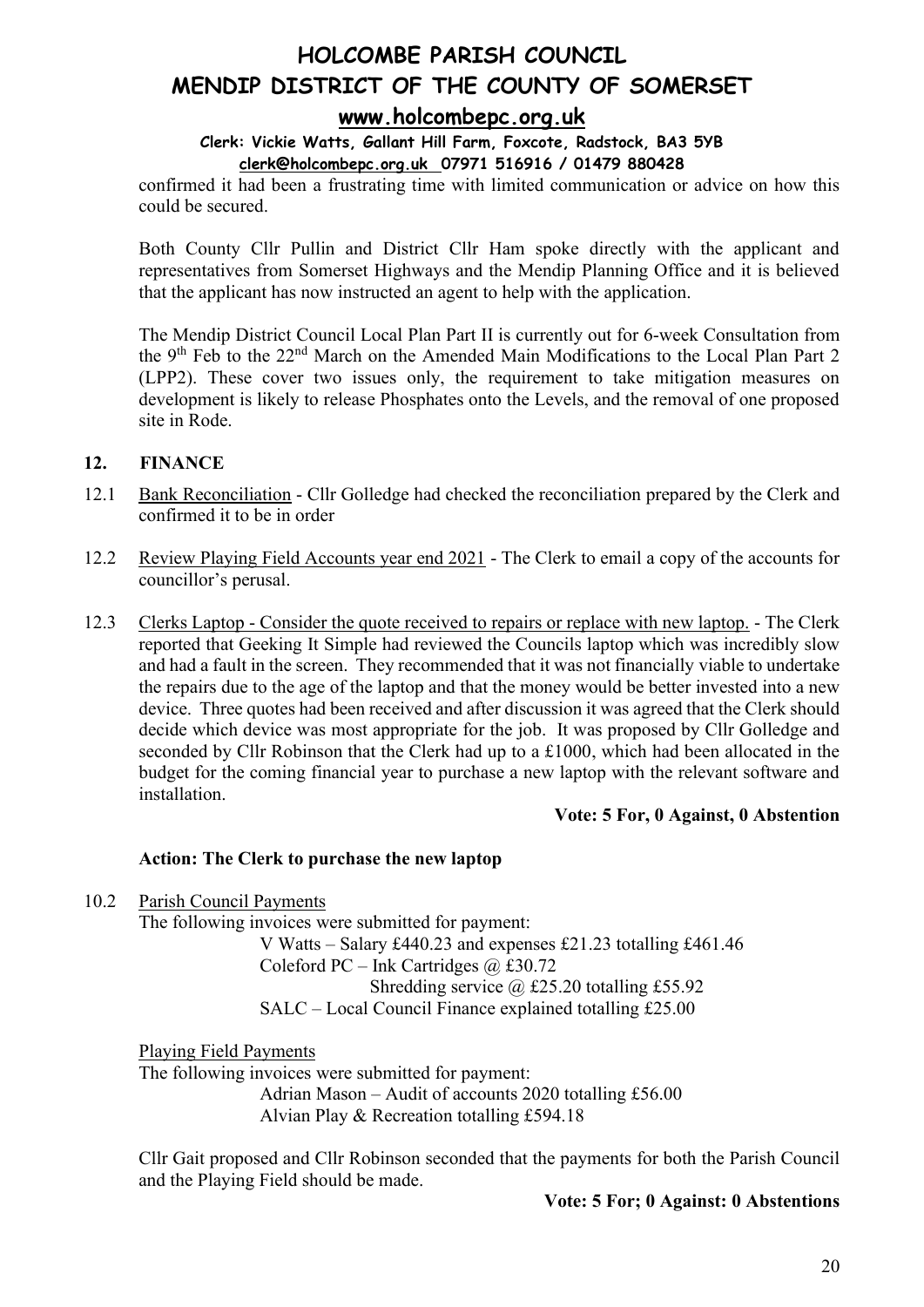**[www.holcombepc.org.uk](http://www.holcombepc.org.uk/)**

**Clerk: Vickie Watts, Gallant Hill Farm, Foxcote, Radstock, BA3 5YB [clerk@holcombepc.org.uk](mailto:victoriawatts@orange.net) 07971 516916 / 01479 880428**

### **11. WELCOME CLUBS REQUEST FOR AN EXTENSION TO SPEND THE COMMUNITY PROJECT FUND GRANTED 2020**

An email had been received from the Chairperson of the Welcome Club to say that they had not yet purchased the medical screen from the CPF award as they had intended to store the screen at the Village Hall which was closed due to the Covid 19 restrictions. They were seeking an extension in time to allow the purchase to be made once restrictions had eased.

It was proposed by Cllr Jennings and seconded by Cllr Golledge that an extension of 6 months be allowed for the Welcome Club to spend the grant and submit the receipt to the Parish Council.

**Vote: 5 For, 0 Against, 0 Abstention**

#### **Action: Clerk to notify the Welcome Club of the extension**

#### **11. CONSIDER QUOTES FOR THE PROPOSED PLAYING FIELD PATH**

The 2 shortlisted contractors Scott Construction and Stonemark were invited to review their quotes to include hoggin as a possible option for surfacing and to include a total cost to the Parish Council to cover all materials in case none was forthcoming by way of donation.

Both contractors had identified that edging could create extra work to install, extra cost to the build, extra maintenance by grounds men who would have to strim rather than mow over the edging and it would create straight lines when it was agreed that a more natural route would be preferred.

It was also agreed that hoggin surface material, like that used at National Trust grounds would be more porous in wet weather and less dusty in during dry spells. It was recommended by both Contractors that the hoggin would need to be deeper than the dust surfacing. But it was agreed that by reducing the path to a standard width of 1.2m, which is slightly wider than the existing path from the Lychgate into the field, it would make the installation much more straightforward meaning a saving in overall cost which would be counteracted by the additional depth of hoggin material.

It is clear that there will be an element of maintenance required to keep the path in good order in the future. Despite installing a membrane some seeds will land on the surface and successfully germinate. Grass will encroach onto the edge of the path overtime if allowed and general wear and tear will mean that periodically it will need to be topped up with hoggin and packed down. This is a consequence that must be accepted with this type of path. The path will link to the 4 access gates.

The Council had made it clear that weather depending they would like the path to be installed before the 21<sup>st</sup> June, which contractors acknowledged.

Materials will be stored in the car park during the build.

A site visit had been held with Neil Scott of Scott Construction to walk the route with the Clerk and Cllr Brand. Stonemark had confirmed that they were happy to meet if successful to do the same.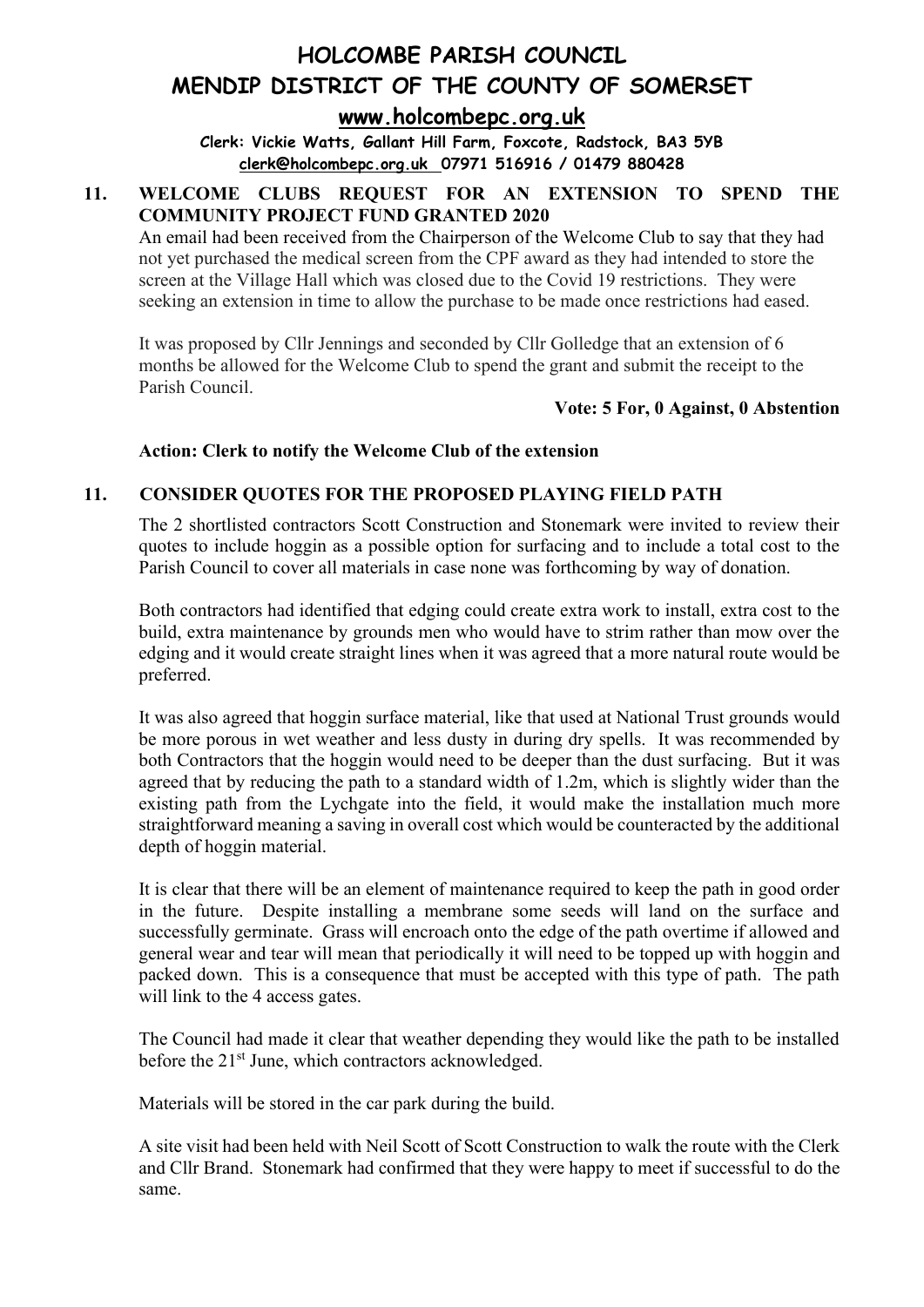## **[www.holcombepc.org.uk](http://www.holcombepc.org.uk/)**

#### **Clerk: Vickie Watts, Gallant Hill Farm, Foxcote, Radstock, BA3 5YB [clerk@holcombepc.org.uk](mailto:victoriawatts@orange.net) 07971 516916 / 01479 880428**

After discussion it was proposed by Cllr Brand and seconded by Cllr Gait that the quote by Scott Construction should be accepted as follows:

Price for the complete works including materials £12,204.00 plus VAT Price presuming material supplied by others £6,576.00 plus VAT Price presuming free transport of soil away from site £11,704.00 plus VAT

#### **Vote: 4 For; 0 Against: 1 Abstentions**

District Cllr Ham said that Cookswood have confirmed that they are prepared to provide the materials free of charge as he is keen to support local villages. Neil Scott should liaise directly with Rick Massey of Cookswood to ensure the materials are of the required standard and to discuss delivery schedules etc.

It was agreed that Cllrs Brand and Cllr Jennings would work together to oversee the project. Cllr Brand proposed that in the event that materials offered by Cookswood were substandard and no grant funding was secured that the Parish Council would pay the full amount quoted of £12,204 plus VAT which would come from the Parish reserves. A vote was taken which with the majority supporting the proposal.

#### **Vote: 4 For; 0 Against: 1 Abstentions**

#### **ACTION: Clerk to write to Scott to formally accept the quote Clerk to write to all Contractors to thank them for quoting Cllrs Brand & Jennings to manage the project & act as contact point for Mr Scott Clerk and Cllr Gait to source grant funding**

#### **12. COUNCILLOR REPORTS / UPDATES**

Somerset Association of Local Councils – Cllr Gait reported that he had attended the 'Finance Explained' training run by SALC, which he found to be worthwhile. It is recommended that Councils have a 5-year plan which all agreed should be considered after the playing field path project had been completed.

#### **ACTION: Future agenda item**

#### **13. Discuss potential Solar panels and Textile bank at the Village Hall**

Cllr Golledge said that there had been no further feedback from the Village Hall regarding the possible installation of solar panels.

The Playing Field committee had met and voted in favour of the installation of the textile bin in the playing field opposite the Village Hall, which would generate some income for the Playing Field committee. There had since been a request from one committee member that further consultation with parishioners should be sought and therefore the Clerk had requested that no further action be taken at that point until the position had been clarified. It was agreed that Cllr Jennings as the Acting Chair would speak with the Chair of the Playing Field committee to establish if the vote taken at the meeting still stands.

#### **ACTION: Cllr Jennings to contact Chair of the Playing Field to clarify position**

*Cllr Golledge left the meeting due to internet connection issues*